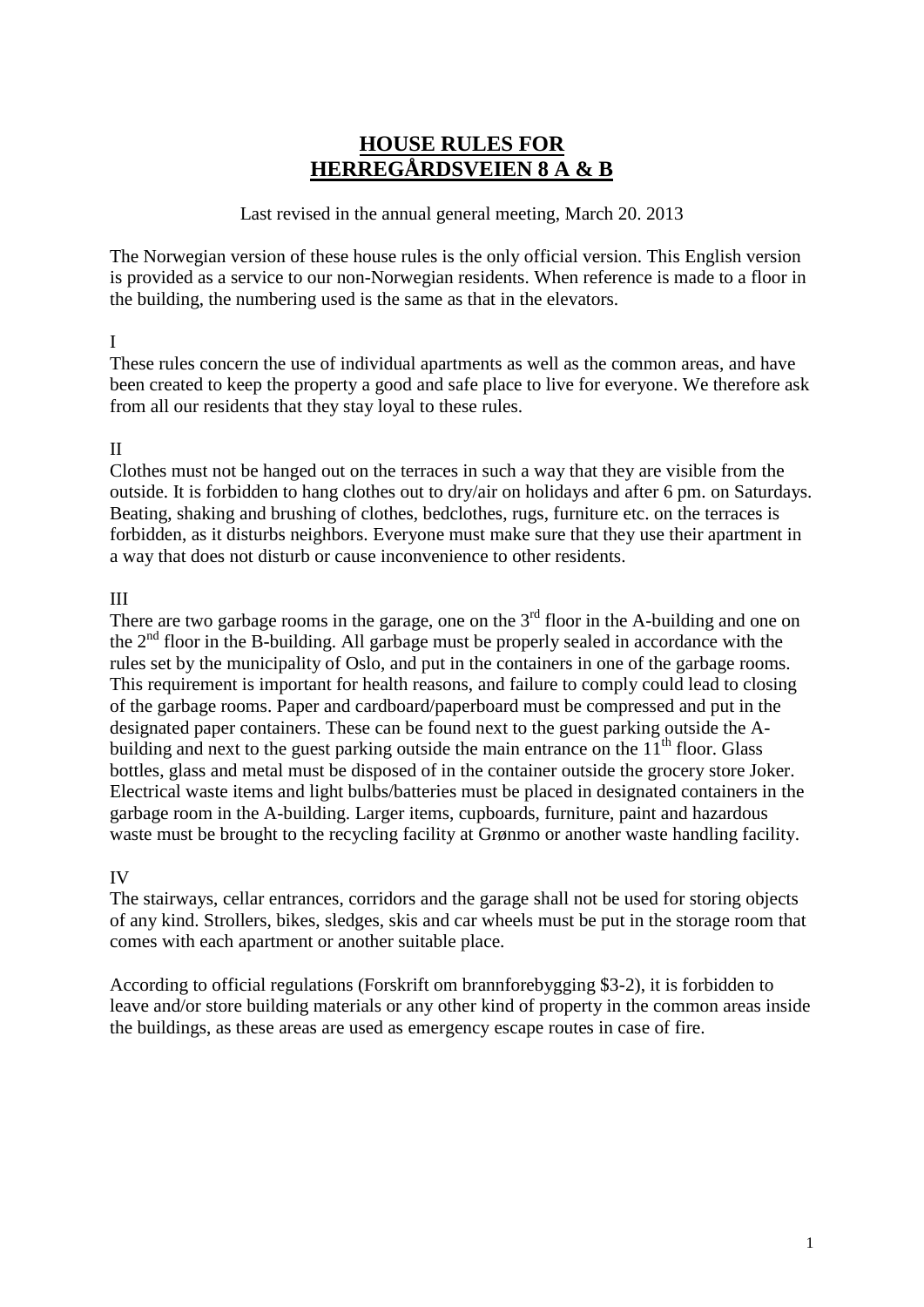## V

Outside installations such as signs, awnings, satellite dishes, antennas, flagpoles, terrace glass walls etc. must not be performed without obtaining explicit permission from the board and then only on directions from the janitor. This also applies to the painting of such installations.

## VI

The owner of an apartment shall be responsible for any damage to the property caused by the owner himself or persons that reside in his apartment. The owner is responsible for submitting the annual maintenance documentation form within the deadline set by the board.

#### VII

The owner of an apartment must ensure that drain pipes from sinks and toilets do not become clogged. Faucets that are leaking or noisy must be repaired at the soonest possible. If a pipe leakage occurs, or any other damage that requires instant repair, the janitor must be notified immediately. The owner shall be responsible for the entire cost of repairing damages that are caused by negligently allowing water to soak through floors.

#### VIII

If an owner becomes aware of a damage, fault or defect that he considers to be outside his responsibility to repair, he must notify the board in writing immediately. If damage occurs to the property of an owner, for which the owners' corporation is financially liable, the board will hire a publicly registered worker to perform the repair instead of giving out compensation to the owner. This is to ensure that damages are repaired according to public regulations.

## IX

The following rules apply with respect to holding animals:

The animal must be kept inside the apartment. All animals (CATS inclusive) must be held in a leash when moving in the common areas, both inside and outside, and they shall not be taken to the kids' playing ground. The animal owner must immediately remove excrements left on the property by the animal. The animal owner is responsible and financially liable for any damage that the animal causes to people or property. If the board receives a written complaint that an animal is moving on the property on other owners, or is causing disturbance due to smell, noise etc., the board may decide that the animal is to be removed if a settlement with the complainant cannot be reached.

## X

Matches or candle lights shall not under any circumstance be used in the cellars or storage rooms, as it is a criminal offense under fire protection laws. Smoking is also forbidden in the aforementioned areas. Make sure that electrical lights are switched off and doors are locked when leaving rooms in the common areas.

## XI

Parents are responsible that their kids don't stay in the entrance halls, corridors, stairways or basements. If damage to the property arises, parents are to be held responsible. Playing football is not allowed close to the buildings. Everyone is requested to be careful when using the lawns during spring and autumn.